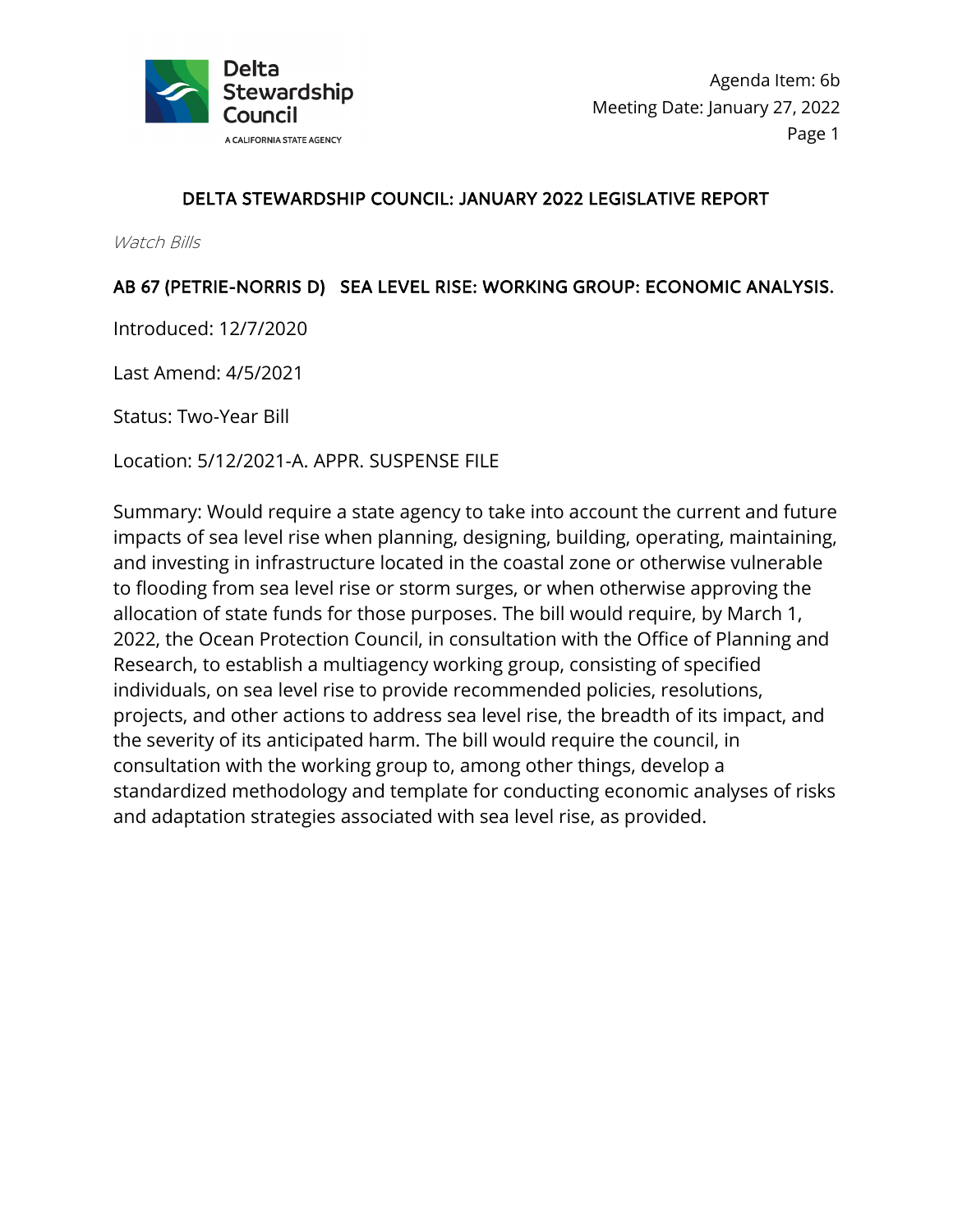# AB 979 (FRAZIER – D) SACRAMENTO-SAN JOAQUIN DELTA: PROJECTS: SEA LEVEL RISE ANALYSIS REPORT

Introduced: 2/18/2021

Last Amend: 4/13/2021

Status: Two-Year Bill

Location: 4/27/2021-A. APPR.

Summary: The Sacramento-San Joaquin Delta Reform Act of 2009, provides that it is the policy of the state to, among other things, reduce reliance on the Sacramento-San Joaquin Delta in meeting California's future water supply needs through a statewide strategy of investing in improved regional supplies, conservation, and water use efficiency. Current law establishes the Delta Stewardship Council, which is required to develop, adopt, and commence implementation of a comprehensive management plan, known as the Delta Plan, for the Sacramento-San Joaquin Delta. This bill would require any individual or entity that undertakes a project, as defined, within the Delta to complete a report analyzing the impact of sea level rise on the project.

### SB 1 (ATKINS - D) COASTAL RESOURCES: SEA LEVEL RISE.

Introduced: 12/7/2020

Last Amend: 6/24/2021

Status: 9/9/2021-Enrolled

Location: Enrolled to Governor

Summary: The California Coastal Act of 1976 establishes the California Coastal Commission and provides for planning and regulation of development in the coastal zone, as defined. The act requires the commission, within 90 days after January 1, 1977, to adopt, after public hearing, procedures for the preparation, submission, approval, appeal, certification, and amendment of a local coastal program, including a common methodology for the preparation of, and the determination of the scope of, the local coastal programs, as provided. This bill would also include, as part of the procedures the commission is required to adopt, recommendations and guidelines for the identification, assessment, minimization,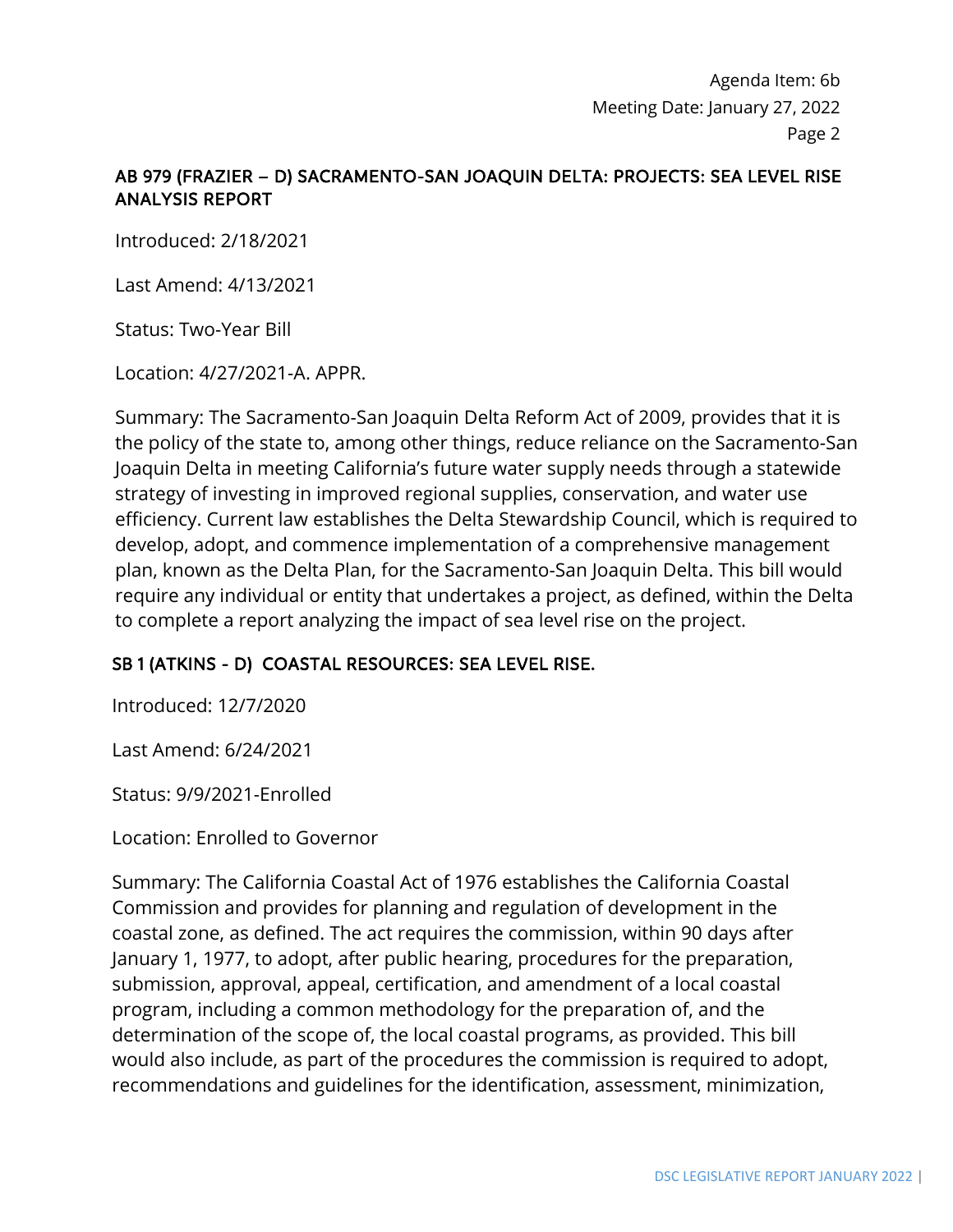and mitigation of sea level rise within each local coastal program, as provided. The bill would delete the timeframe specified above by which the commission is required to adopt these procedures.

### SB 27 (SKINNER - D) CARBON SEQUESTRATION: STATE GOALS: NATURAL AND WORKING LANDS: REGISTRY OF PROJECTS.

Introduced: 12/7/2020

Last Amend: 8/30/2021

Status: 9/23/2021 – SIGNED BY GOVERNOR.

Summary: Would require, no later than July 1, 2023, the Natural Resources Agency, in coordination with the California Environmental Protection Agency, the State Air Resources Board, and the Department of Food and Agriculture, to establish the Natural and Working Lands Climate Smart Strategy and, in developing the strategy, to create a framework to advance the state's climate goals. The bill would require the state board, as part of its scoping plan, to establish specified carbon dioxide removal targets for 2030 and beyond.

### SB 230 (PORTANTINO - D) STATE WATER RESOURCES CONTROL BOARD: CONSTITUENTS OF EMERGING CONCERN PROGRAM.

Introduced: 1/19/2021

Status: 1/20/2022-From committee: Do pass as amended. (Ayes 7. Noes 0.) (January 20). Read second time and amended. Ordered to second reading.

Location: 1/20/2022-S. FLOOR

Summary: Would require the State Water Resources Control Board to establish, maintain, and direct a dedicated program called the Constituents of Emerging Concern in Drinking Water Program for 5 years to assess the state of information and recommend areas for further study on, among other things, the occurrence of constituents of emerging concern (CEC) in drinking water sources and treated drinking water. The bill would require the state board to convene, by an unspecified date, the Science Advisory Panel for 3 years to review and provide recommendations to the state board on CECs for further action, among other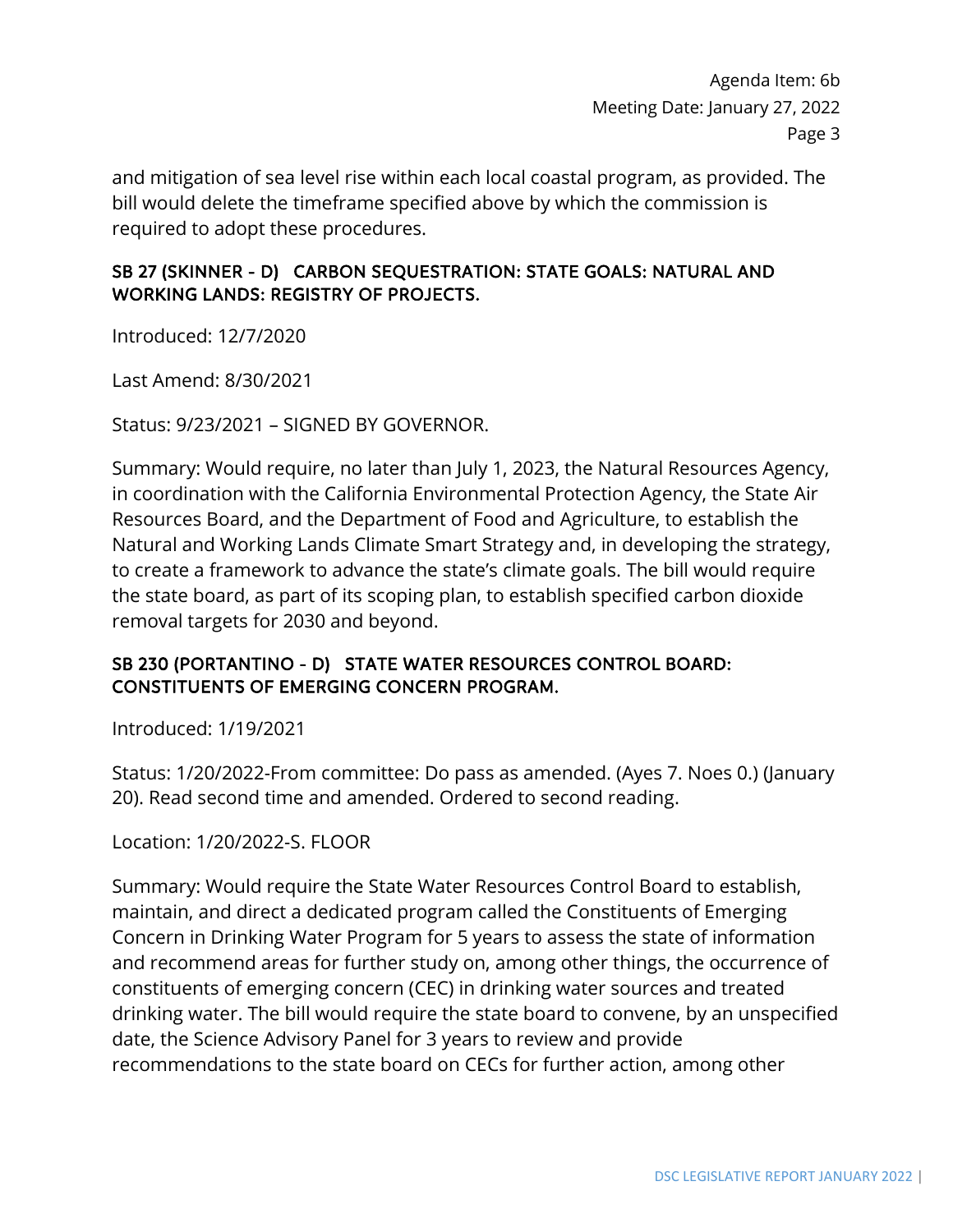duties. The bill would require the state board to provide a final report to the Legislature by June 1, 2026, on the work conducted by the panel.

### SB 273 (HERTZBERG - D) WATER QUALITY: MUNICIPAL WASTEWATER AGENCIES.

Introduced: 1/29/2021

Last Amend: 6/21/2021

Status: 9/23/2021 – SIGNED BY GOVERNOR

Summary: Would authorize a municipal wastewater agency, as defined, to enter into agreements with entities responsible for stormwater management for the purpose of managing stormwater and dry weather runoff, to acquire, construct, expand, operate, maintain, and provide facilities for specified purposes relating to managing stormwater and dry weather runoff, and to levy taxes, fees, and charges consistent with the municipal wastewater agency's existing authority in order to fund projects undertaken pursuant to the bill. The bill would require the exercise of any new authority granted under the bill to comply with the Cortese-Knox-Hertzberg Local Government Reorganization Act of 2000. The bill would require a municipal wastewater agency that enters into or amends one of these agreements after January 1, 2022, to file a copy of the agreement or amendment with the local agency formation commission in each county where any part of the municipal wastewater agency's territory is located, but would exempt those agreements and amendments from local agency formation commission approval except as required by the Cortese-Knox-Hertzberg Local Government Reorganization Act of 2000.

#### SB 351 (CABALLERO - D) WATER INNOVATION ACT OF 2021.

Introduced: 2/9/2021

Last Amend: 4/20/2021

Status: Two-Year Bill

Location: 5/10/2021-S. APPR. SUSPENSE FILE

Summary: Current law establishes the State Water Resources Control Board for the purposes of providing for the orderly and efficient administration of the water resources of the state. This bill, the Water Innovation Act of 2021, would create the